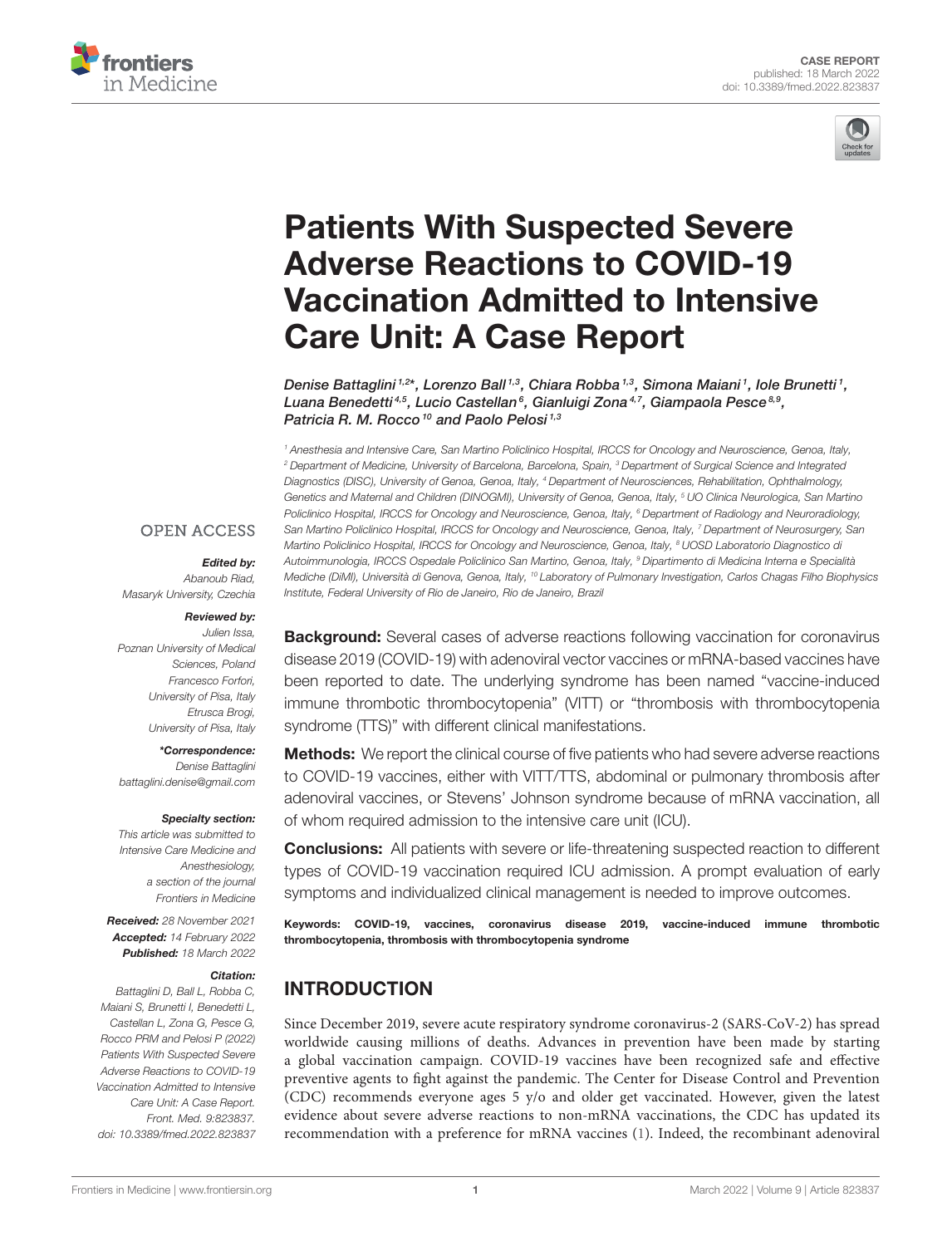vector vaccine ChAdOx1-S/nCoV-19 and the recombinant replication-incompetent adenovirus type 26 (Ad26) vectored vaccine ad26.cov2.s have been recognized as possible causative factors of vaccine-induced immune thrombotic thrombocytopenia (VITT) [\(2–](#page-8-1)[4\)](#page-8-2) and other systemic reactions with potential for life-threatening adverse complications. This syndrome has been also named "vaccine-induced prothrombotic immune thrombocytopenia (VIPIT)", and ultimately as "thrombosis with thrombocytopenia syndrome (TTS)" [\(5](#page-8-3)[–7\)](#page-8-4). Similar to vectored vaccines, adverse reactions, although less severe, have also been reported with mRNA-based coronavirus disease-2019 (COVID-19) vaccines (BNT162b2 and mRNA-1273) [\(8\)](#page-8-5). Data from the drug agencies confirm that the incidence of TTS/VITT is relatively low in the general population, but the incidence is increased in women younger than 50 years [\(9\)](#page-8-6). Indeed, the incidence of TTS/VITT is relatively low in the general population, of around 15 cases reported following 7.98 million doses administered of ad26.cov2.s, while the incidence in young individuals is increased to 7 per million in the group of women younger than 50 years. Similarly, 13 cases of sinus or cerebral vein thrombosis were reported over 1.6 millions of administered doses of ChAdOx1-S/nCoV-19 [\(9\)](#page-8-6). TTS/VITT occurs between 4 and 16 days after vaccination [\(9\)](#page-8-6). TTS is a relatively new disease, but diagnostic criteria are becoming clearer over time [\(10\)](#page-8-7), although therapeutic possibilities remain limited and need to be further investigated [\(11\)](#page-8-8). Current evidence do not report severe systemic and life-threatening adverse reactions with mRNA-based vaccines to date, except for anaphylaxis [\(8\)](#page-8-5).

Hence, a complete understanding of the impact, pathophysiology, diagnosis, and therapy of severe adverse reactions is needed, and scientists must share their experiences through examples, hypotheses, discussion, and informal education to enrich knowledge on this under investigated and evolving phenomenon. We report the clinical course of five patients who manifested severe life-threatening adverse reactions to COVID-19 vaccines requiring admission to the intensive care unit (ICU).

# METHODS

The investigation included four cases of suspected TTS after vaccination with ChAdOx1-S/nCoV-19 and one suspected case of Stevens-Johnson syndrome (SJS) after mRNA-1273 vaccination, admitted to the ICU at San Martino Policlinico Hospital (SMPH), IRCCS for Oncology and Neuroscience, Genoa, Italy, between March and June 2021. The study was approved by the Ethics Committee of Liguria Region (497/2021). Informed consent was obtained from the patients' next of kin or, for unconscious patients, from a doctor not involved in the study, following the local regulations. Data on previous comorbidities, age, sex, laboratory and clinical findings, and radiographic images were collected as anonymized records. Heparin PF4-complexes were assessed with the highly sensitive and specific ELISA for detecting H-PF4 antibodies of the IgG class (Asserachrom HPIA – IgG, Stago, Asnières-sur-Seine, France).

# RESULTS

## Case 1

A young woman aged 32 years was found unconscious (Glasgow Coma Score 3/15 with anisocoria) on 3 April 2021. The patient was admitted to the emergency department (ED) of SMPH. Noncontrast brain computed tomography (CT) imaging and angio-CT were immediately assessed (**[Figure 1](#page-1-0)**). Laboratory findings on admission are reported in **[Table 1](#page-2-0)**. The lung CT scan showed ground-glass opacities in the right inferior lobe, and fibrotic thickenings in the left inferior lobe. The lung CT perfusion scan showed pulmonary embolism in the arterial ramifications for the left inferior lobe. The abdominal CT scan showed increased hepatic volume with thrombosis of the suprahepatic veins. The cerebral CT scan showed intraparenchymal hemorrhage with vasogenic edema and midline shift, plus clear signs of cerebral venous sinus thrombosis as depicted in **[Figure 1](#page-1-0)**. The patient was then sedated, intubated, mechanically ventilated and transferred to the ICU. During the first day in the ICU, the patient became hemodynamically unstable, requiring both anti-hypertensive and aminic support. Mydriasis with unresponsiveness to light appeared and polyuria started. The patient was then transferred again to the CT room for



<span id="page-1-0"></span>FIGURE 1 | Computed tomography (CT) scans for case 1. A non-contrast brain CT and angio-CT were immediately assessed on hospital admission, showing right temporo-parieto-occipital intraparenchymal hemorrhage with intraventricular hemorrhage, fronto-parietal subdural hematoma, with homolateral fronto-temporal subarachnoid hemorrhage. She presented with intracranial hypertension and a 15-mm midline shift, with uncal, transtentorial, and cerebellar herniations into foramen magnum (A). The homolateral transverse and sigmoid sinuses were completely obliterated, as well as the jugular gulf; the sagittal superior sinus was partially obliterated. The intracranial arteries were obstructed. At thoracic CT perfusion and abdominal scans, pulmonary embolism in the arterial ramifications for the left inferior lobe and increased hepatic volume with thrombosis of the suprahepatic veins were present (B,C).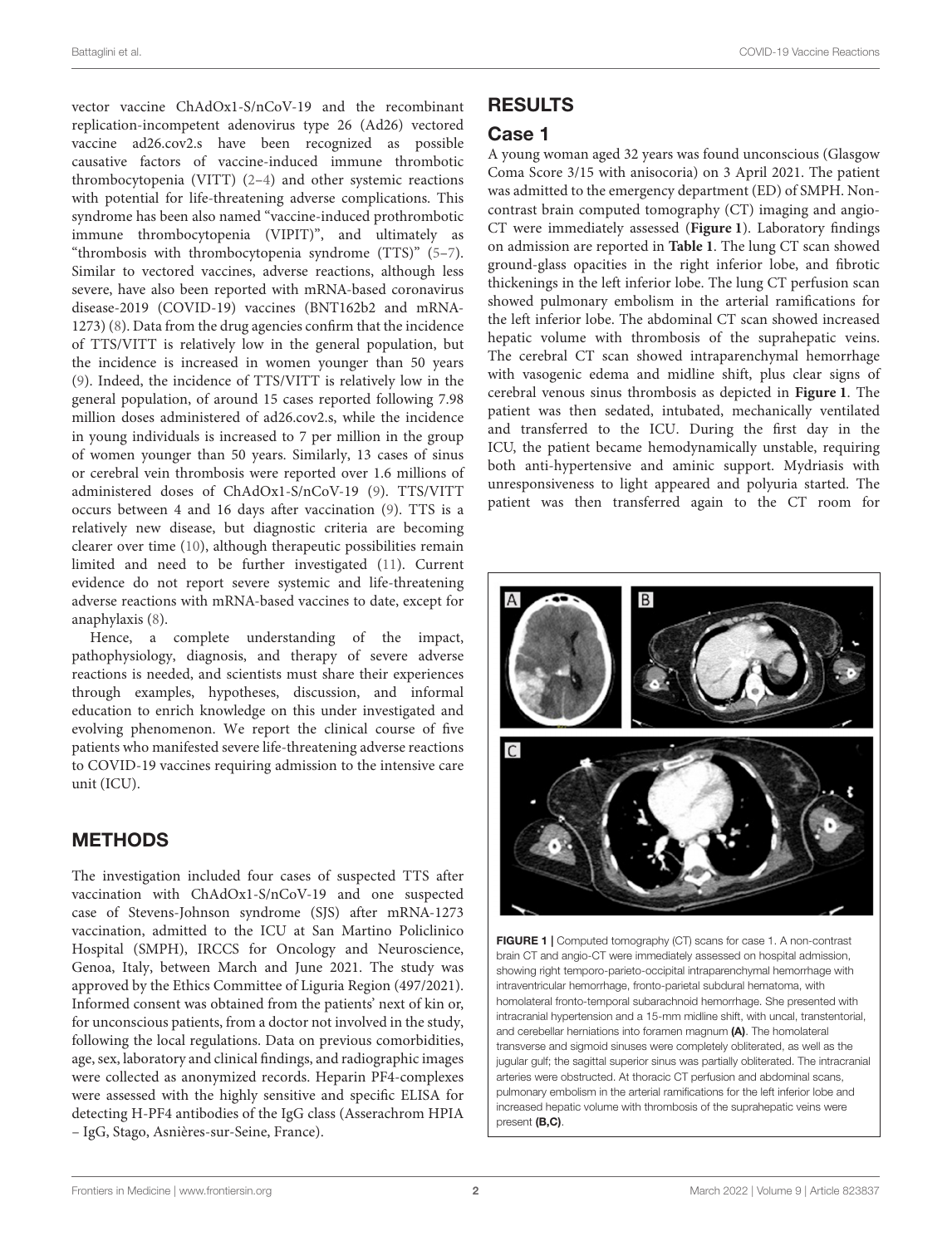#### <span id="page-2-0"></span>TABLE 1 | Laboratory findings at hospital admission.

| <b>Laboratory findings</b>                             | Case 1    | Case 2   | Case 3         | Case 4    | Case 5    |
|--------------------------------------------------------|-----------|----------|----------------|-----------|-----------|
| Prothrombin, %                                         | 65        | 57       | 87.6           | 81        | 99        |
| Activated partial thromboplastin time, s               | 54        | 29.6     | 36.9           | 32.8      | 36.5      |
| Fibrinogen, g/L                                        | 1.14      | 1.88     | 0.69           | 1.89      | 3.77      |
| Antithrombin-III, %                                    | 109       | 84       | 102            | 92        | 69        |
| D-dimer, µg/L                                          | 91,673    | 11,326   | 37,021         | 10,393    | 29,695    |
| Leucocytes, $\times 10^9$ /L                           | 16.09     | 7.57     | 8.23           | 9.20      | 13.26     |
| Platelets, $\times 10^9/L$                             | 35        | 54       | 40             | 12        | 227       |
| Creatinine, mg/dL                                      | 0.6       | 0.7      | 0.7            | 0.8       | 1.5       |
| Total bilirubin, mg/dL                                 | 0.96      | 0.82     | 0.4            | 1.03      | 0.46      |
| Creatine phosphokinase, IU/L                           | 385       | 42       | 62             | 103       | 118       |
| Pancreatic amylases, IU/L                              | 20        | 85       | $\overline{9}$ | 45        | 24        |
| Alanine aminotransferase, U/L                          | 27        | 27       | 74             | 20        | 107       |
| Troponin I, µg/L                                       | 0.043     | 0.289    | < 0.015        | 0.260     | < 0.015   |
| N-terminal fragment of brain natriuretic peptide, ng/L | 1,404     | 108      | 687            | 548       | <b>NT</b> |
| C-reactive protein, mg/L                               | 57.5      | 43.9     | 19.5           | 26.9      | 6.6       |
| Glucose, mg/dL                                         | 158       | 164      | 132            | 116       | 144       |
| Antibodies to platelets factor-4 IgG                   | Positive  | Positive | Positive       | <b>NT</b> | <b>NT</b> |
| ADAMTS-13, %                                           | <b>NT</b> | 65       | 82             | $\circ$   | <b>NT</b> |

NT, not tested; Ig, immunoglobulin.

further brain imaging, which showed increased intracranial volume (manifest with refractory intracranial hypertension), hypodensity in the cerebellum, brainstem, cerebral hemispheres, with diffuse parenchymal sufferance. The arterial flow was interrupted at the foramen magnum, and the internal cerebral veins showed no flow, consistent with brain death. Past medical history was negative. Medications included estroprogestinic therapy, ChAdOx1-S/nCoV-19 vaccination 13 days before the thrombotic event.

#### Case 2

A young woman aged 18 years received ChAdOx1-S/nCoV-19 vaccination and 4 days later, she took 2 mg tablets of estradiol valerate and 10 mg of dydrogesterone for an ovarian cyst. Nine days after vaccination, the patient attended the ED of a hospital in Liguria Region for left temporal headache and photosensitivity. During her hospital stay, she underwent a brain CT scan without contrast, which was negative for hemorrhagic lesions, a chest radiograph, and blood chemistry examinations [at the first and second controls, platelet count was  $97 \times 10^9$ /L and  $90 \times 10^9$ /L (normal range,  $130-400 \times 10^9$ /L), glycemia was 119 mg/dL (normal range, 60–110 mg/dL), lymphocyte count was 1.07 ×  $10^9$ /L (normal range, 1.10-4.0  $\times$   $10^9$ /L)]; the results of other examinations were within normal ranges. The day after, the patient was discharged with a 5-day prognosis and indication of repeating blood cell counts 15 days after hospital discharge.

Two days later, the patient presented with motor hyposthenia on the left side and was readmitted to the same hospital, where a molecular polymerase chain reaction test for SARS-CoV-2 was repeated (negative) and a brain CT scan showed new hemorrhagic hotspots at frontal and left front-basal levels with moderate perilesional edema and hematic spread near grooves at the top. This was associated with initial anterior midline shift and hyper-density in the falx at the top. The patient was transported to the ED of SMPH, sedated, paralyzed, and mechanically ventilated. Levetiracetam for suspected epileptic status, mannitol 18% for intracranial hypertension, and 5 mg of fondaparinux were started.

A new brain CT examination showed marked hyper-density of the superior sagittal sinus and cortical veins, especially at parietal-frontal and vertex levels with suspected of thrombosis (**[Figure 2](#page-3-0)**). The known hypodensity was increased with hematic filling at cortical and subcortical levels, and around the left frontal anterior white substance and subarachnoid spaces. A hypodense area with hemorrhage at left frontal-basal and right frontalsuperior levels was also observed, associated with subarachnoid spread. In addition, a hypodense area of parenchymal distress in the left parietal subcortical area was observed. No midline shift was present, but at angio-CT, the sagittal superior sinus and cortical veins were obliterated with occurrence of hemorrhagic strokes and subarachnoid hemorrhages. After blood sampling for PF4/heparin antibodies, complete blood cell counts, and other routine laboratory examinations, hematologic and neurologic counseling, immunoglobulins and dexamethasone were started. Antibiotic prophylaxis was also administered. Laboratory findings on admission are reported in **[Table 1](#page-2-0)**.

The patient underwent another CT scan after a few hours, which identified the presence of an increased hematic component with a new hematic spot in the white subcortical substance at frontal and vertex levels with small petechiae in the cortical and subcortical front-anterior-lateral vertex and sub-vertex areas. The dimensions of the subarachnoid spaces were reduced. The results of the blood examinations were as follows: activated partial thromboplastin time (aPTT), 22.1 s [range, 28–40 s]; D-dimer, 14,514 µg/L [range, 0–500 µg/L]; platelet count, 76  $\times$  10<sup>9</sup>/L [range, 130-400  $\times$  10<sup>9</sup>/L]; glycemia, 187 mg/dL, and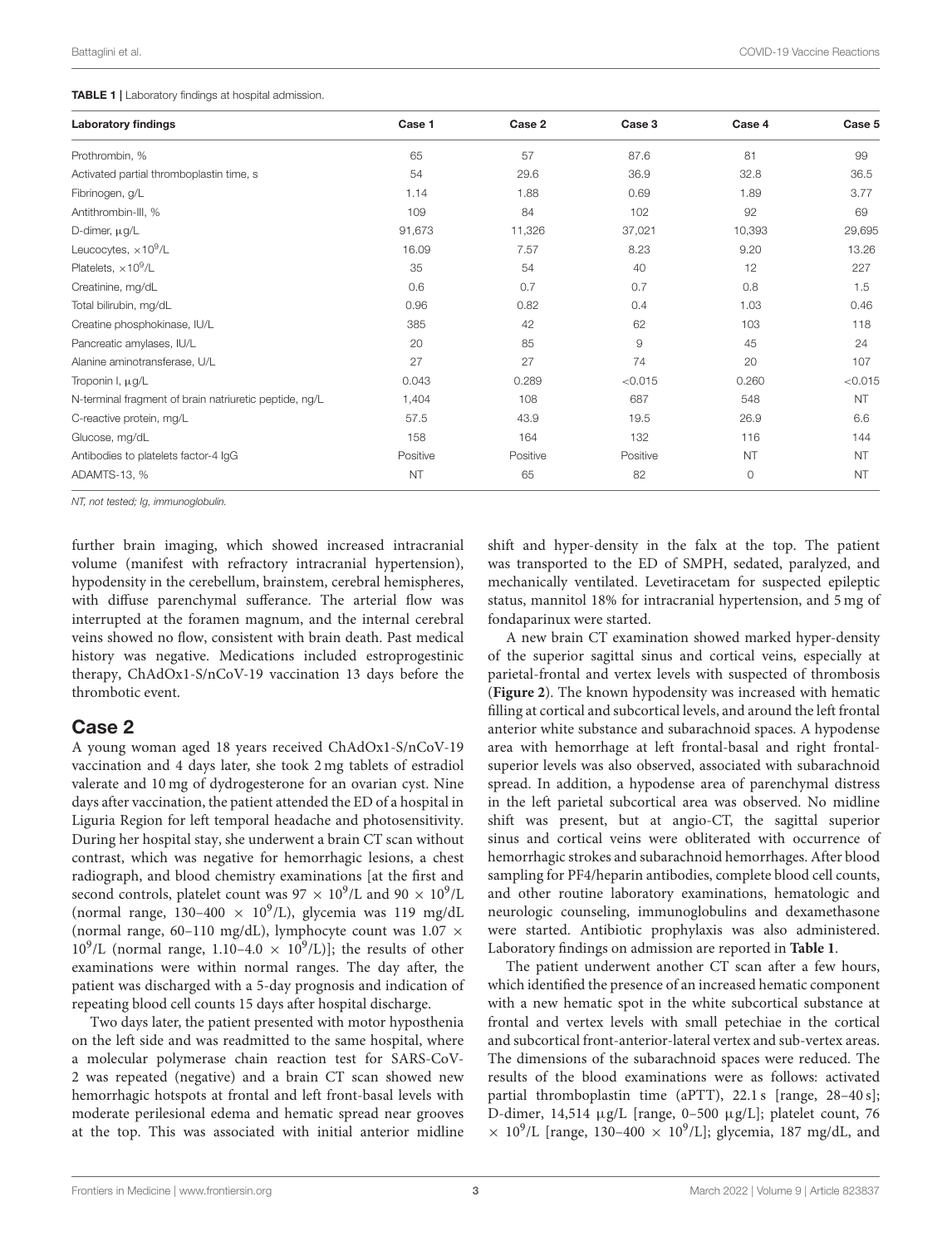

<span id="page-3-0"></span>and midline shift are evident in the latest CT scan (C).

C-reactive protein, 33.1 mg/L [range, 0–35 mg/L]. She therefore underwent urgent cerebral angiography with therapeutic venous mechanical thrombectomy. After that, in the light of refractory intracranial hypertension, a surgical decompressive craniectomy was done, and hemodynamic support with norepinephrine and transfusions was given. The next day, the patient was admitted to the ICU for multiparametric monitoring and support of vital functions. The patient presented refractory intracranial hypertension (>30–35 mmHg despite maximized therapy), although international guidelines were followed [\(12,](#page-8-9) [13\)](#page-8-10).

The patient continued mechanical ventilation, aminic support, and comprehensive critical care until further cerebral deterioration was detected with unreactive pupils, indifferent Babinski reflex, although symmetric and adequate cerebral blood flow was evident at transcranial Doppler (TCD) bilaterally in the mean cerebral arteries. A contrast brain CT and angio-CT showed extension of the venous infarcts with associated hematic component at front-basal/anterior-frontal/ and parietal levels bilaterally. In particular, the hematic component was increased in the frontal-left side with extension to the homolateral lateral ventricle, and a little spot also at the fourth ventricle. Sphenoidal corns were increased in volume, and the subarachnoid spaces were undetectable both at supratentorial and sub-tentorial levels because of edema. Cerebellar tonsils were at a lower extent than normal. Common carotid arteries, internal carotid arteries, and vertebral arteries were patent on angio-CT images. The superior sagittal sinus was still occluded except at the posterior level, and the rectus sinus was thinner. The traverse and sigmoidal sinuses, the jugular veins, Galeno's vein, and the internal cerebral veins were patent, whereas the cavernous sinus was partially obliterated.

The next day, at TCD blood flow velocities worsened bilaterally, despite maximized supportive therapies and continuous non-invasive and invasive neuromonitoring (including continuous electroencephalography, automated pupillometry, TCD, and invasive intracranial pressure monitoring), recovery from refractory intracranial hypertension was not achieved, and brain death occurred within a few days. Medical history included familiar autoimmune thrombocytopenia and ovarian cyst. Medications included estradiol valerate and progestogen therapies, ChAdOx1- S/nCoV-19 vaccination around 10 days before the thrombotic events.

#### Case 3

A 34-year-old woman was admitted to the ED for headache and thoracic pain. On admission, she underwent brain, thoracic, and abdominal CT scans, which showed evidence of pulmonary embolism of the lobar branches of the left and right inferior lobes, and extensive suprahepatic and intrahepatic thrombosis of the portal ramifications for the left fourth, second, third hepatic segments. The patient was sedated, intubated, mechanically ventilated to safely receive a transjugular intrahepatic portosystemic shunt (TIPS) with local injection of 100,000 IU of urokinase in the portal ramification for the left fourth segment, and 2,00,000 IU in the left portal branch, followed by intravenous (IV) continuous infusion of 70,000 IU/h every 12 h. After collecting blood samples for analysis, fondaparinux 7.5 mg subcutaneously, dexamethasone IV 20 mg, and intravenous immunoglobulin (IVIG) 1 g/kg/day for 2 days were started, and the patient was transferred to the ICU. One day later, the patient was gradually awakened and finally extubated. Within a few days, the patient was discharged from the ICU and then from the hospital. Medical history included microcytic anemia. She was not on any medications other than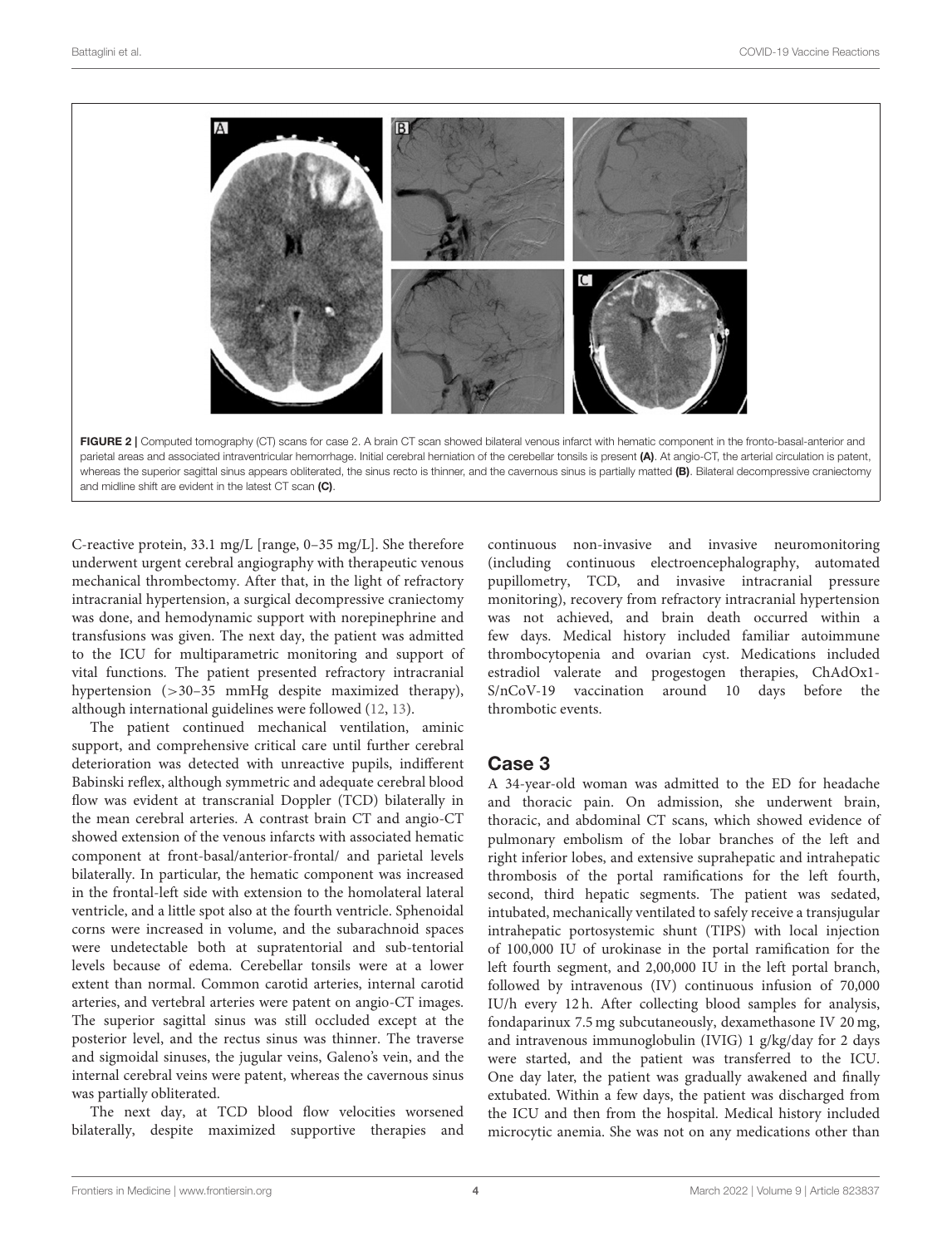ChAdOx1-S/nCoV-19 vaccination around 10 days before the thrombotic events.

#### Case 4

A 43-year-old woman was admitted to the ED with neurologic symptoms (right hemiparesis and hemianopsia with global aphasia) and skin manifestations similar to petechiae. A CT scan showed left anterior subinsular hypodensity; the venous sinuses were patent on angio-CT images, and bilateral coiling of the internal carotids was detected. After acquisition of radiographic images, the patient was transferred to the neurologic medical unit and 250 mg of acetylsalicylate lysine was administered. The patient was then admitted to the ICU to treat the diagnosed thrombotic thrombocytopenic purpura, after appropriate blood sampling and a peripheral blood smear where schistocytes were found without myeloid alterations. The patient was given caplacizumab 10 mg intravenously followed by plasmapheresis, and then continued at the dosage of 10 mg subcutaneously after each session. In addition, methylprednisolone 1 mg/kg every day and rituximab 375 mg/m $^2$  every day for 2 days were administered intravenously. The patient was discharged from the hospital after a few weeks. Medical history included anemia with thalassemic trait (previous transfusions), estroprogestinic therapy, smoking habit, previous pregnancy. She was not on any medications other than ChAdOx1-S/nCoV-19 vaccination around 7 days before the event.

### Case 5

A 67-year-old man was admitted to the ED after mRNA-1273 vaccination. He had facial erythema consisting of individual blemishes that looked like a target on his face, thorax, arms, excluding his palms (darker in the middle and lighter around) with some blistered and ulcerated lesions. SJS was suspected. The patient was transferred immediately to our ICU for possible systemic deterioration and quick initiation of treatment. During his ICU stay, the patient did not need airway management and multiorgan functions were normal. Oculist and dermatologic examinations confirmed SJS. Intravenous hydration and medication of the lesions were assessed daily until continuous improvement.

## **DISCUSSION**

We have presented four cases of suspected TTS/VITT after ChAdOx1-S/nCoV-19 vaccination of patients who needed admission to the ICU for severe or life-threatening conditions. The findings confirmed that: (1) the patients received ChAdOx1- S/nCoV-19 vaccine from 4 to 30 days before the event; (2) all the patients presented radiologic evidence of venous or arterial thrombosis; and (3) all were positive for PF4-heparin antibodies; (4) all had a reduced platelet count. Moreover, we reported one case of SJS suspected to be a reaction to mRNA-1283 vaccination; that patient required critical care and ICU admission.

Cases of adverse reactions to COVID-19 vaccine who require ICU admission are increasingly being reporting in the literature, although most presentations do not require critical care [\(14–](#page-8-11) [16\)](#page-8-12) (**[Table 2](#page-5-0)**). We discuss the status of international regulations, pathophysiology, diagnostic criteria and treatment possibilities for managing severe cases of adverse reactions to COVID-19 vaccination.

## International Regulations

The US Food and Drug Administration and the Centers for Disease Control and Prevention in the United States paused approval for the administration of the ad26.cov2.s vaccine to investigate the occurrence of various cases of severe thrombocytopenia with thrombosis that occurred after vaccination. Similarly, the European Medicines Agency [\(17\)](#page-8-13), gathering data on 20 million people vaccinated in the United Kingdom, temporarily stopped administration of ChAdOx1-S/nCoV-19 in European countries [\(9\)](#page-8-6), concluding that the number of events after vaccination was lower than the estimated rate of similar events in the general population [\(17\)](#page-8-13). Finally, the COVID-19 subcommittee of the World Health Organization, confirmed a possible causal correlation between vaccinations and the occurrence of thrombosis [\(18\)](#page-8-14). On 19 July 2021, the World Health Organization published the first report on managing cases of suspected TTS/VITT/VIPT [\(19\)](#page-8-15). However, some countries are still administering these vaccines, but now with age-specific recommendations.

## Pathogenesis of Adverse Reactions to COVID-19 Vaccines

The Society of Thrombosis and Hemostasis Research has summarized the possible photogenetic mechanism underlying TTS disease. After vaccination, inflammatory and immune mechanisms may occur likely to induce the formation of antibodies against platelet antigens, which causes massive platelet activation by binding to the Fc receptor [\(20\)](#page-8-16). Several hypotheses have been highlighted in patients who have never encountered SARS-CoV-2 and in those who have already been infected by the virus. Patients who never tested positive for SARS-CoV-2 infection underwent TTS/VITT because of the following mechanisms [\(21\)](#page-8-17): IgG anti-PF4/heparin antibodies present; no proximate exposure to heparin, "severe" thrombocytopenia; temporal association (events observed 14 days after vaccination); FcvRIIa-dependent platelet activation (resembles "spontaneous" or "autoimmune" HIT). Those who tested positive for SARS-CoV-2 may develop high levels of IgG anti-PF4 antibodies; IgG anti-PF4/heparin antibodies were not detected; COVID-19 patients were reported positive with a platelet serotonin-release assay even in absence of heparin; PF4 can bind to polyanionic structures (DNA/RNA), which are released from viruses; some IgG antibodies directed against the S protein may be able to interact with FcvRIIa; possible platelet apoptosis via cross-linking with FcvRIIa; formation of immune complexes containing IgG might trigger platelet activation; and the interaction between SARS-CoV-2 and platelets can lead to P-selectin secretion and neutrophil activation (NETosis). Moreover, some patients may manifest reactions such as reactivation of a previous immune response producing antibodies directed against the receptor binding domain of the S protein, thus activating platelets without addition of heparin in vitro; or even vaccinated patients may develop an immune response before vaccination (due to other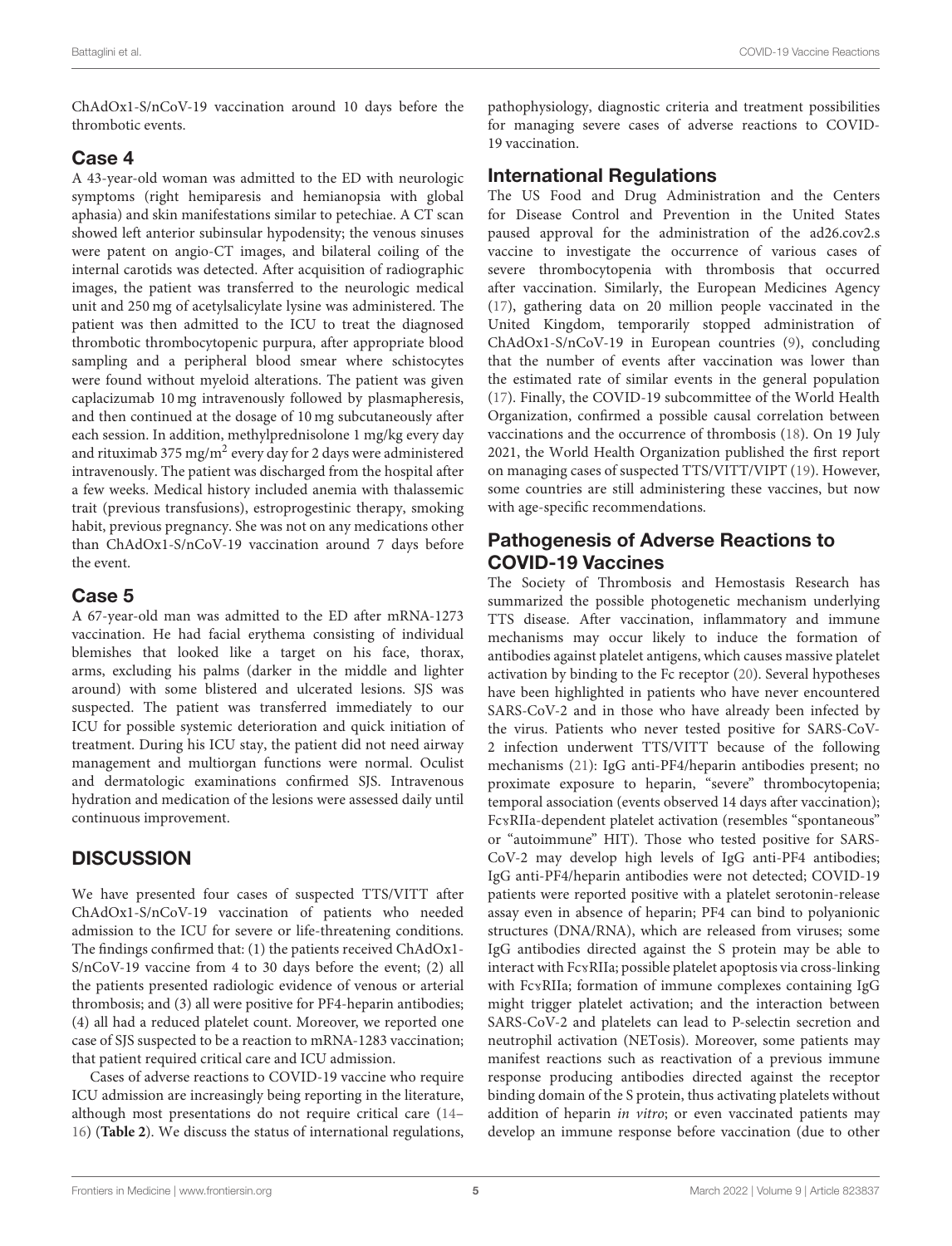<span id="page-5-0"></span>TABLE 2 | Reported systemic manifestations of COVID-19 vaccines.

|                                    | ChAdOx1-S/nCoV-19                                                                                                                                                                                                     | ad26.cov2.s                                                                                                                     | <b>BNT162b2</b>                                                                     | mRNA-1273                                                                                               |
|------------------------------------|-----------------------------------------------------------------------------------------------------------------------------------------------------------------------------------------------------------------------|---------------------------------------------------------------------------------------------------------------------------------|-------------------------------------------------------------------------------------|---------------------------------------------------------------------------------------------------------|
| Systemic reactions (mild)          | Tenderness, injection site pain,<br>headache, fatigue, myalgia,<br>malaise, pyrexia, fever, chills,<br>arthralgia, nausea                                                                                             | Injection site pain,<br>headache, fatigue, myalgia,<br>nausea, fever                                                            | Fever, fatigue, headache,<br>chills, muscle pain, joint<br>pain, vomiting, diarrhea | Injection site pain, fatigue,<br>headache, myalgias,<br>arthralgias, chills, nausea,<br>vomiting, fever |
| Systemic reactions (moderate)      | Lymphadenopathy, Bell's palsy                                                                                                                                                                                         | Lymphadenopathy                                                                                                                 | Lymphadenopathy, Bell's<br>palsy                                                    | Lymphadenopathy, Bell's<br>palsy                                                                        |
| <b>Systemic reactions (severe)</b> |                                                                                                                                                                                                                       |                                                                                                                                 |                                                                                     |                                                                                                         |
| Gastrointestinal                   | Splanchnic thrombosis,<br>abdominal pain, intestinal<br>bleeding                                                                                                                                                      | Splanchnic thrombosis,<br>abdominal pain                                                                                        | Appendicitis                                                                        | Not clearly reported                                                                                    |
| Reno-vascular                      | Angiitis hypersensitiva,<br>Schonlein-Henochs purpura,<br>Buerger's syndrome,<br>Goodpasture syndrome,<br>microangiopathy thrombotic,<br>necrotizing vasculitis, thrombotic<br>thrombocytopenic purpura,<br>hematuria | Rhabdomyolysis, acute<br>kidney injury                                                                                          | Not clearly reported                                                                | Not clearly reported                                                                                    |
| Cardiovascular                     | Acute myocardial infarction,<br>ischemic heart disease without<br>infarction, deep thrombophlebitis                                                                                                                   | Myocarditis, pericarditis,<br>atrial flutter, deep<br>thrombophlebitis                                                          | Acute myocardial infarction                                                         | Myocarditis, pericarditis                                                                               |
| Respiratory                        | Pulmonary thromboembolism,<br>bleeding from the respiratory<br>tract                                                                                                                                                  | Pulmonary<br>thromboembolism                                                                                                    | Not clearly reported                                                                | Not clearly reported                                                                                    |
| Neurologic                         | TTS, cerebrovascular accident<br>and sinus thrombosis, GBS,<br>transverse myelitis, intracerebral<br>hemorrhage                                                                                                       | TTS, cerebrovascular<br>accident and sinus<br>thrombosis, GBS,<br>transverse myelitis,<br>intracerebral hemorrhage,<br>seizures | Cerebrovascular accident                                                            | Lipothymias, vagal reactions                                                                            |
| Coagulative/hematologic            | Thrombocytopenia, bleeding                                                                                                                                                                                            | Thrombosis with<br>thrombocytopenia, immune<br>thrombocytopenic purpura                                                         | Not clearly reported                                                                | Not clearly reported                                                                                    |
| Other                              | Capillary leak syndrome,<br>hypersensitivity, anaphylaxis                                                                                                                                                             | Hypersensitivity, anaphylaxis                                                                                                   | Hypersensitivity, anaphylaxis                                                       | Hypersensitivity,<br>anaphylaxis, erythema<br>multiforme                                                |

Systemic mild, moderate, and severe reactions reported after administration of COVID-19 vaccines.

GBS, Guillan Barrè syndrome; TTS, thrombosis with thrombocytopenia syndrome.

activators such as pregnancy); or the vaccine may reactivate previous immunization against PF4 [\(21\)](#page-8-17). In addition, other mechanisms include the activation of platelets by a viral vector (e.g., Adenoviruses) possibly leading to platelet activation; release of apoptosis-like markers; activated platelets release adenosinediphosphate, polyphosphate, or serotonin; or polyphosphate/PF4 complexes can mediate heparin-platelet activation in HIT. Finally, the latest possible mechanisms include the activation of other cell types (monocytes, macrophages, and endothelial cells express FcvRIIa, which can be activated by immune complexes after vaccination, triggering a proinflammatory and procoagulant state). Moreover, the generation of thrombin is downregulated in extracerebral vessels because of very low levels of thrombomodulin [\(21\)](#page-8-17).

SJS is an inflammatory mucocutaneous reaction to certain drugs, infections, and other causes, that can manifest as flu-like symptoms and erythema multiforme, characterized by targetoid cutaneous lesions comprising <10% of the body surface area,

associated with toxic epidermal necrolysis with mucocutaneous involvement affecting more than 30% of the skin surface. SJS has been reported as a rare manifestation after vaccination [\(22,](#page-8-18) [23\)](#page-8-19). To date, no clear evidence exists about the possible manifestation of SJS after COVID-19 vaccination because only one case has been reported in the literature [\(24,](#page-8-20) [25\)](#page-8-21). The exact mechanism of SJS is unknown, but several hypotheses have been suggested. Findings suggest that the cytotoxic T cells and natural killer lymphocytes may release granulysin, which causes keratinocyte death; also, IL-15 has been found in patients with SJS with increasing granulysin production. Another theory involves the interactions between a cell-surface receptor (Fas) and its ligand released from mononuclear cells, thus leading to apoptosis and necrosis. In addition, a genetic predisposition has been hypothesized [\(26\)](#page-8-22). SJS has also been identified in patients with SARS-CoV-2 infection or treated with hydroxychloroquine, raising interesting questions about a possible pathogenetic mechanism [\(27,](#page-8-23) [28\)](#page-8-24).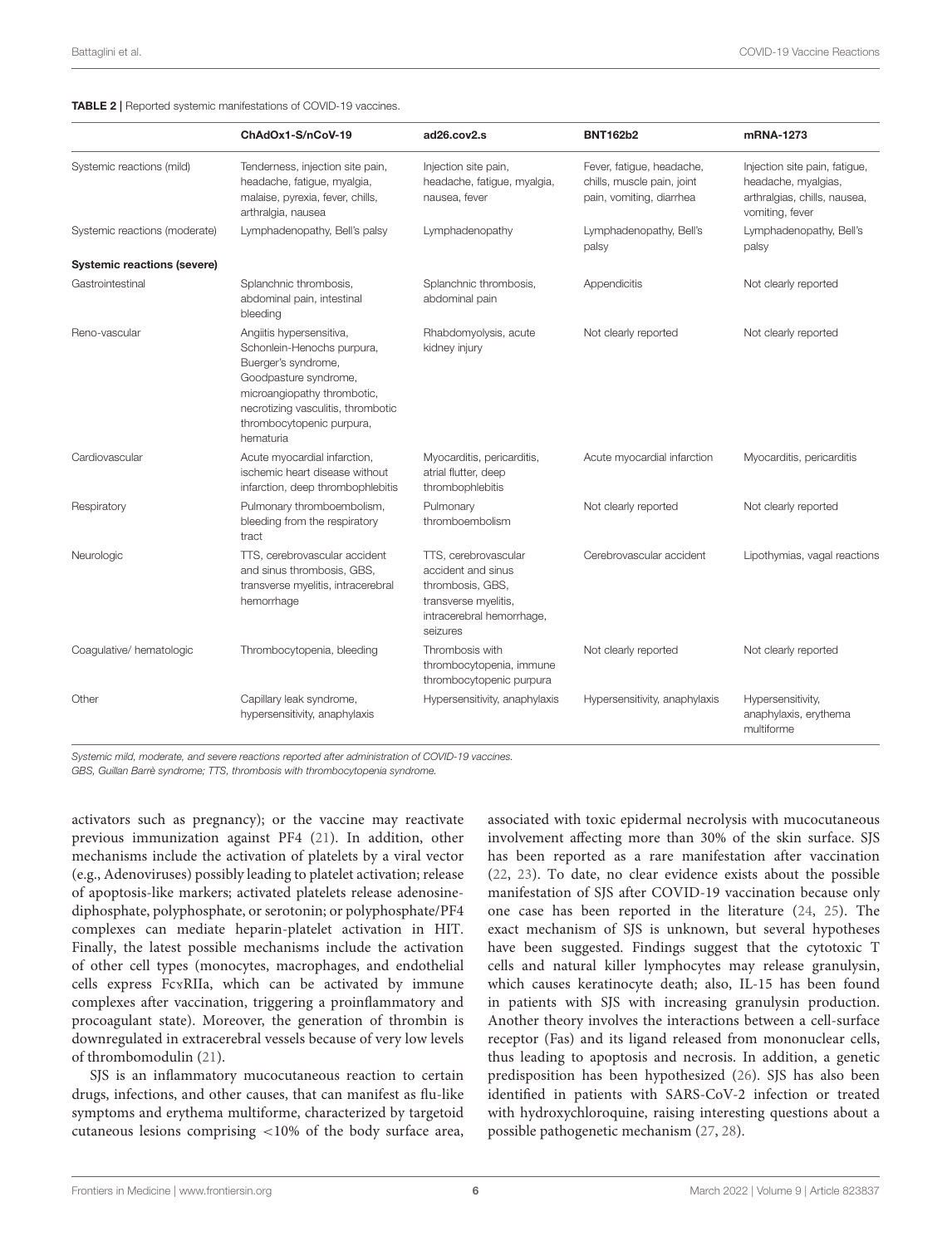#### Diagnostic Criteria

The diagnostic criteria for TTS/VITT are becoming clearer over time [\(19\)](#page-8-15). The definition of TTS is based on the combined presence of a thrombosis and new onset thrombocytopenia, stratified on three levels of certainty based on the anatomic location of the thrombosis and the severity of thrombocytopenia [\(19\)](#page-8-15).

Our cases were tested for PF4 antibodies with confirmed positivity for PF4 antibodies as expected [\(29\)](#page-8-25). With regard to the clinical criteria, TTS/VITT is suspected in cases of severe headache, visual changes, abdominal pain, nausea and vomiting, back pain, shortness of breath, leg pain or swelling, petechiae, easy bruising, or bleeding in individuals who have received a dose of ad26.cov2.s or ChAdOx1-S/nCoV-19 vaccine after 24 to 48 h. In cases of recurrent or persistent symptoms within 30 days of vaccination, with no alternative explanation for the condition (i.e., no heparin administration in the previous 100 days) and a combination of thrombosis and thrombocytopenia, TTS should be considered [\(19\)](#page-8-15). TTS is diagnosed if four criteria are met contemporaneously: (1) COVID-19 vaccine administered from 4 to 30 days before the event; (2) venous or arterial thrombosis (often cerebral or splanchnic); (3) thrombocytopenia  $(<150\times10^{9}/L$  or  $<50\%$  from baseline); and (4) positive PF4 HIT on ELISA in the absence of heparin [\(10,](#page-8-7) [29,](#page-8-25) [30\)](#page-8-26). Minor criteria include thrombosis of minor/other arteries with or without specific a clinical syndrome in any location and platelet

count  $>150 \times 10^9$ /L or decreased more than 50% from baseline with D-dimer  $>4,000 \mu$ g/L [\(19\)](#page-8-15). Ancillary tests should include a complete blood count with platelet count, imaging for thrombosis, complete coagulation including fibrinogen and Ddimer. The differential diagnosis includes HIT (in the presence of heparin) and HIT-like autoimmune thrombosis [\(30\)](#page-8-26). Oldenburg et al. [\(9,](#page-8-6) [20\)](#page-8-16) produced a diagnostic and therapeutic algorithm to manage a patient with suspected VITT. A modified version of that checklist is proposed in **[Figure 3](#page-6-0)**.

Diagnostic criteria for SJS are based on clinical grounds and eventual skin biopsy to exclude other diseases such as toxic shock syndrome, erythroderma, paraneoplastic lesions, or staphylococcal skin syndrome [\(26\)](#page-8-22). Skin biopsy usually reveals vacuolization keratinocytes in the basal layer associated with lymphocytes and dermal-epidermal junction and necrotic spinous layer keratinocytes [\(26\)](#page-8-22), as demonstrated in our patient.

#### Treatment Possibilities

To date, no specific treatment is available. In cases of confirmed TTS that require ICU admission, patients should be treated by adopting a strategy that includes protective mechanical ventilation, hemodynamic stability, adequate fluid balance, prevention of infectious disease, prevention and treatment of intracranial hypertension, seizures and brain dysfunction, maintenance of adequate oxygenation, carbon dioxide levels, diuresis, hepatic and renal function, and nutritional status.

<span id="page-6-0"></span>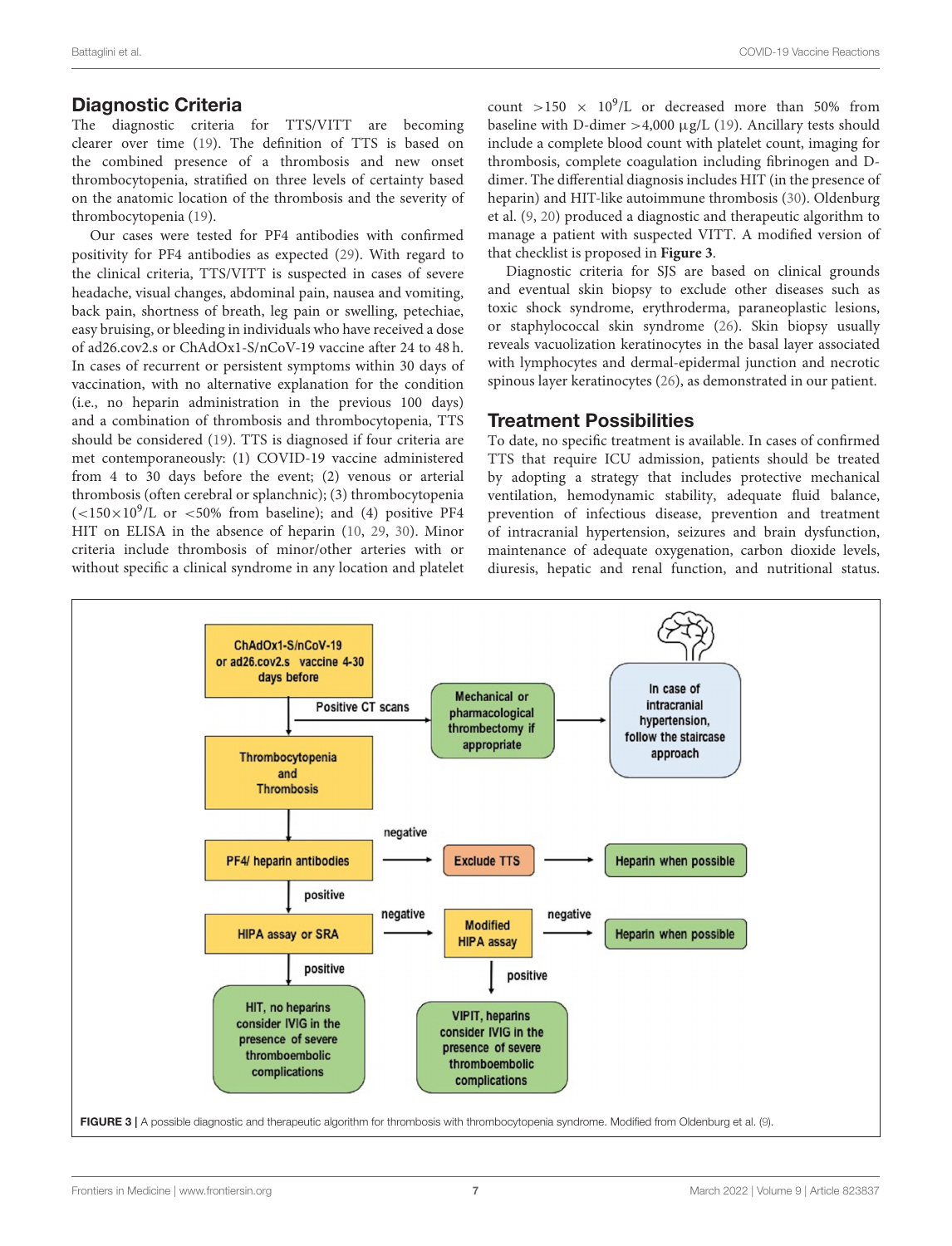All these therapeutic strategies should be weighted and individualized on the patient response to a critically ill condition. When considering the ICU management of TTS/VITT, it should account the potential for multiple-organ involvement [\(31\)](#page-8-27). Indeed, despite TTS represents a rare and localized complication of COVID-19 vaccination, cerebral derangement can also be followed by systemic and life-threatening manifestations as consequence of the brain- organs crosstalk. Brain-organ crosstalk plays a crucial role in physiological and pathological processes in patients who are critically ill. In the brain, the mechanism underlying interorgan crosstalk includes physiological reflexes such as baroreceptors, chemoreceptors, Bain-bridge reflex, Cushing reflex, Hering-Breuer reflex, and the release of mediators such as hormones and inflammatory markers. When the physiological crosstalk is affected, this may lead to serial organ failure, including cardiovascular collapse, kidney injury, gastrointestinal barrier derangement, and more susceptibility to infections [\(31–](#page-8-27)[33\)](#page-8-28).

Specific treatment may include: (1) IVIG 1 g/kg every day for 2 days or 0.4 g/kg for 5 days [\(19\)](#page-8-15). In case of inadequate response, a second dose after 2–3 days should be considered. This treatment option accounts the potential for IVIG to competitively inhibits the interaction of TTS antibodies with the platelet FcγIIa receptor thus reducing platelets activation [\(34\)](#page-8-29). In any case, if IVIG therapy after the second dose of IVIG is not affective, corticosteroids, plasma exchange, or rituximab can be considered [\(35\)](#page-8-30); (2) direct thrombin inhibitors (argatroban/ bivalirudin) IV or direct oral anticoagulants or fondaparinux or danaparoid; do not use heparin [\(19\)](#page-8-15). Following most updated recommendations, when using argatroban as an anticoagulation treatment for people with TTS, switch to fondaparinux or a direct oral anticoagulant as soon as the bleeding risk has reduced. Moreover, in case neurosurgery to treat the thrombosis is not planned, oral anticoagulation can be switched to direct anticoagulants if clinically indicated. In case of very low platelets count (<30  $\times$  10<sup>9</sup>/L), a critical illness dose of argatroban or a therapeutic dose plus platelets transfusion can be considered [\(35\)](#page-8-30); (3) in the case of a low fibrinogen level, fibrinogen replacement should be considered (at least 1.5 g/L); the same applies for IV transfusion of platelets; (4) no recommendation is available on aspirin and plasma exchange, although promising efficacy has been obtained with eculizumab; (5) surgical treatment (3); (6) no platelet transfusion in severe cases (i.e., need surgery, emergency situation) is recommended [\(19\)](#page-8-15). The role of plasmapheresis is debated [\(3,](#page-8-31) [19\)](#page-8-15), although it can be now considered for patients with very poor prognosis [\(35\)](#page-8-30). Because TTS is Ig-mediated and the mechanism of action of therapeutic plasma exchange is the removal or neutralization of antibodies, this strategy of replacement of fluid would not elevate IgG to inhibitory levels [\(36\)](#page-8-32).

SJS has a high potential for mortality. The SCORTEN index has been developed to stratify the severity of illness: the higher the score, the more severe the disease. First, recognition and diagnosis are essential to plan a complete and effective multidisciplinary approach. Then, patients with extensive cutaneous involvement should be treated as a burn patient, with proper management of IV administration of fluids, nutritional support, and to prevent infections. The use of medications, including corticosteroids, is controversial, although IVIG has offered promising results [\(26,](#page-8-22) [37,](#page-8-33) [38\)](#page-8-34). Again, like for TTS, the use of IVIG in SJS could be considered since IVIG interact with the effector function of T cells, B cells, and monocytes blocking the interaction of Fas (CD95) with its ligand (FasL, CD95L) [\(39\)](#page-9-0).

# Patient Perspective

According to current evidence, COVID-19 vaccines are safe and effective. The reported adverse reactions are commonly identified by self-limited mild reactions (i.e., fever, injection site pain, tiredness) that can be interpreted as a confirmation that the body is reacting to vaccination and is building protection. However, severe adverse events have been reported, thus increasing fear and suspicious among citizens. For this reason, the most impactful global organizations and drug agencies timely provide updates on serious adverse events of interest, and have concluded and declared a preference for mRNA vaccines [\(1\)](#page-8-0). Despite the identification of rare and limited adverse reactions after administration of COVID-19 vaccines (especially ChAdOx1- S/nCoV-19 and ad26.cov2.s), the global effort to produce and distribute vaccines should continue, always highlighting developmental breakthroughs and safety concerns of COVID-19 vaccination, while limiting wrong and conditioning messages to the public.

# **CONCLUSIONS**

All patients with a severe or life-threatening reaction suspected to be due to different types of COVID-19 vaccines required ICU admission. Prompt evaluation of early symptoms and individualized gender-based clinical management and monitoring in the hospital are needed to improve outcomes.

# DATA AVAILABILITY STATEMENT

The raw data supporting the conclusions of this article will be made available by the authors, without undue reservation.

# ETHICS STATEMENT

The studies involving human participants were reviewed and approved by Ethic Committee of Liguria Region, Italy (497/2021). Informed consent was obtained directly from the patient, either before the study or retrospectively in case the patient is unconscious at the time of enrolment. If the patient is unable to provide a consent form upon admission, informed consent was obtained by patient next of kin or a doctor not involved in the study.

# AUTHOR CONTRIBUTIONS

DB drafted the manuscript. LBa, CR, IB, SM, LBe, LC, GP, GZ, PR, and PP revised and edited the text for intellectual content and approved the submitted version. All authors contributed to the article and approved the submitted version.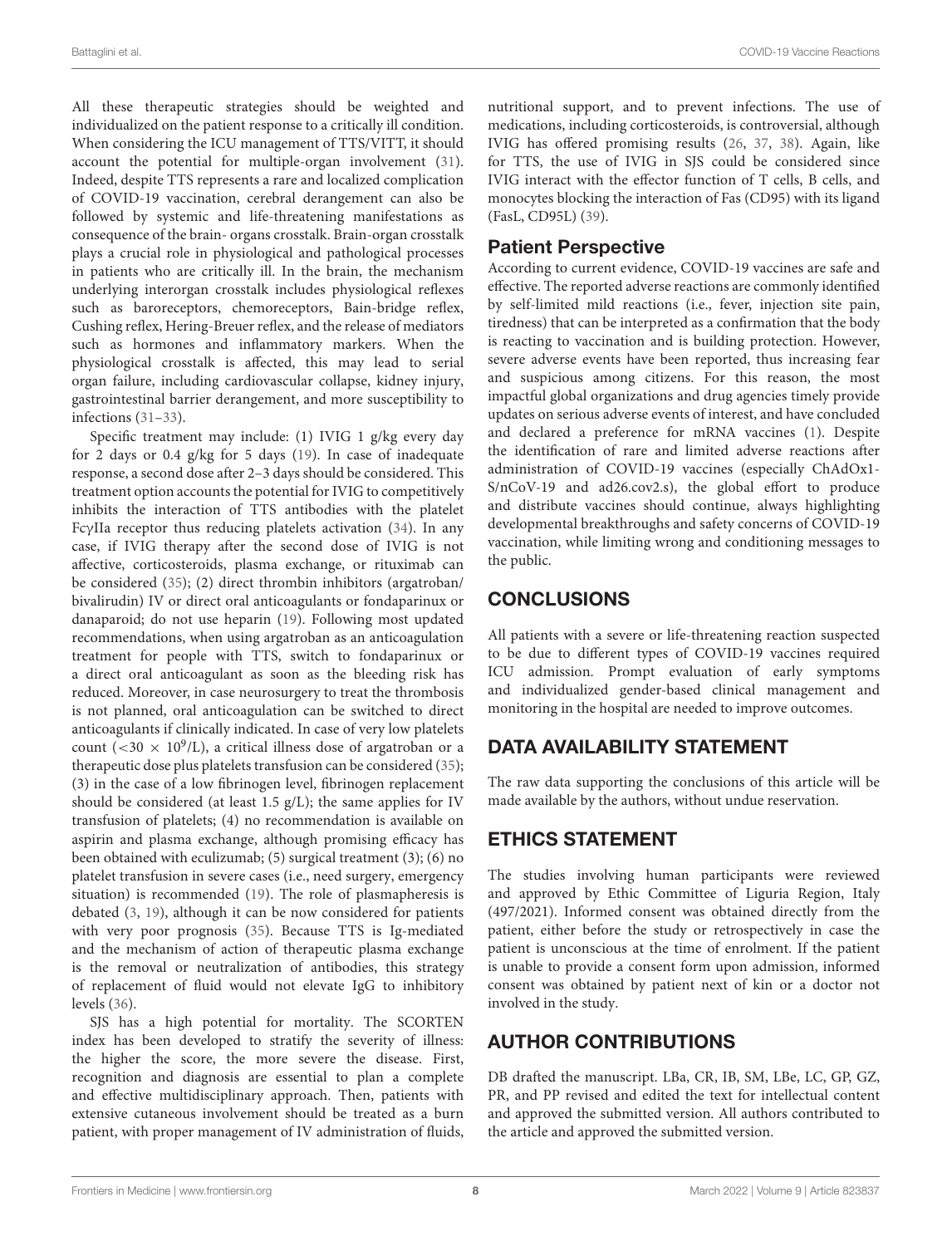# **REFERENCES**

- <span id="page-8-0"></span>1. CDC. Centers for Disease Control and Prevention. COVID-19 - Rep Advers Events Available online at: [https://www.cdc.gov/coronavirus/2019](https://www.cdc.gov/coronavirus/2019-ncov/vaccines/safety/adverse-events.html) [ncov/vaccines/safety/adverse-events.html](https://www.cdc.gov/coronavirus/2019-ncov/vaccines/safety/adverse-events.html) (accessed February 12, 2022).
- <span id="page-8-1"></span>2. Greinacher A, Thiele T, Warkentin TE, Weisser K, Kyrle PA, Eichinger S. Thrombotic thrombocytopenia after ChAdOx1 nCov-19 vaccination. N Engl J Med. [\(2021\) 384:2092–101. doi: 10.1056/NEJMoa21](https://doi.org/10.1056/NEJMoa2104840) 04840
- <span id="page-8-31"></span>3. Schultz NH, Sørvoll IH, Michelsen AE, Munthe LA, Lund-Johansen F, Ahlen MT, et al. Thrombosis and thrombocytopenia after ChAdOx1 nCoV-19 vaccination. N Engl J Med. (2021) 384:2124–30. doi: [10.1056/NEJMoa2104882](https://doi.org/10.1056/NEJMoa2104882)
- <span id="page-8-2"></span>4. Muir K-L, Kallam A, Koepsell SA. Gundabolu K. Thrombotic thrombocytopenia after Ad26COV2S vaccination. N Engl J Med. (2021) 384:1964–5. doi: [10.1056/NEJMc2105869](https://doi.org/10.1056/NEJMc2105869)
- <span id="page-8-3"></span>5. Cines DB, Bussel JB. SARS-CoV-2 vaccine–induced immune thrombotic thrombocytopenia. N Engl J Med. (2021) 384:2254– 6. doi: [10.1056/NEJMe2106315](https://doi.org/10.1056/NEJMe2106315)
- 6. Tiede A, Sachs UJ, Czwalinna A, Werwitzke S, Bikker R, Krauss JK, et al. Prothrombotic immune thrombocytopenia after COVID-19 vaccine. Blood. (2021) 138:350–3. doi: [10.1182/blood.2021011958](https://doi.org/10.1182/blood.2021011958)
- <span id="page-8-4"></span>7. Blauenfeldt RA, Kristensen SR, Ernstsen SL, Kristensen CCH, Simonsen CZ, Hvas A. Thrombocytopenia with acute ischemic stroke and bleeding in a patient newly vaccinated with an adenoviral vector-based COVID-19 vaccine. J Thromb Haemost. (2021) 19:1771–5. doi: [10.1111/jth.15347](https://doi.org/10.1111/jth.15347)
- <span id="page-8-5"></span>8. Chapin-Bardales J, Gee J, Myers T. Reactogenicity following receipt of mRNA-based COVID-19 vaccines. JAMA. (2021) 325:2201. doi: [10.1001/jama.2021.5374](https://doi.org/10.1001/jama.2021.5374)
- <span id="page-8-6"></span>9. Oldenburg J, Klamroth R, Langer F, Albisetti M, von Auer C, Ay C, et al. Diagnosis and management of vaccine-related thrombosis following AstraZeneca COVID-19 vaccination: guidance statement from the GTH. Hamostaseologie. (2021) 41:184–9. doi: [10.1055/a-1469-7481](https://doi.org/10.1055/a-1469-7481)
- <span id="page-8-7"></span>10. Vayne C, Rollin J, Gruel Y, Pouplard C, Galinat H, Huet O, et al. PF4 Immunoassays in Vaccine-Induced Thrombotic Thrombocytopenia. N Engl J Med. (2021)NEJMc2106383. doi: [10.1056/NEJMc2106383](https://doi.org/10.1056/NEJMc2106383)
- <span id="page-8-8"></span>11. Thaler J, Ay C, Gleixner K V., Hauswirth AW, Cacioppo F, Grafeneder J, Quehenberger P, Pabinger I, Knöbl P. Successful treatment of vaccine-induced prothrombotic immune thrombocytopenia (VIPIT). J Thromb Haemost. (2021)jth.15346. doi: [10.1111/jth.15346](https://doi.org/10.1111/jth.15346)
- <span id="page-8-9"></span>12. Chesnut R, Aguilera S, Buki A, Bulger E, Citerio G, Cooper DJ, et al. A management algorithm for adult patients with both brain oxygen and intracranial pressure monitoring: the Seattle International Severe Traumatic Brain Injury Consensus Conference (SIBICC). Intensive Care Med. (2020) 46:919–29. doi: [10.1007/s00134-019-05900-x](https://doi.org/10.1007/s00134-019-05900-x)
- <span id="page-8-10"></span>13. Carney N, Totten AM. O'reilly C, Ullman JS, Hawryluk GWJ, Bell MJ, Bratton SL, Chesnut R, Harris OA, Kissoon N, et al. BRAIN TRAUMA FOUNDATION TBI GUIDELINES Guidelines for the Management of Severe Traumatic Brain Injury, Fourth Edition Neurosurgery. (2017) 80:6– 15. doi: [10.1227/NEU.0000000000001432](https://doi.org/10.1227/NEU.0000000000001432)
- <span id="page-8-11"></span>14. Jamme M, Mosnino E, Hayon J, Franchineau G. Fatal cerebral venous sinus thrombosis after COVID-19 vaccination. Intensive Care Med. (2021) 47:790– 1. doi: [10.1007/s00134-021-06425-y](https://doi.org/10.1007/s00134-021-06425-y)
- 15. Konstantinides S V. Thrombotic complications of vaccination against SARS-CoV-2: what pharmacovigilance reports tell us – and what they don't. Eur Respir J. (2021) 58:2101111. doi: [10.1183/13993003.01111-2021](https://doi.org/10.1183/13993003.01111-2021)
- <span id="page-8-12"></span>16. de Bruijn S, Maes M, De Waele L, Vanhoorelbeke K, Gadisseur A. First report of a de novo iTTP episode associated with an mRNA-based anti-COVID-19 vaccination. J Thromb Haemost. (2021)jth.15418. doi: [10.1111/jth.15418](https://doi.org/10.1111/jth.15418)
- <span id="page-8-13"></span>17. European Medicine Agiencies. AstraZeneca's COVID-19 vaccine: EMA finds possible link to very rare cases of unusual blood clots with low blood platelets. COVID-19 vaccine Saf Updat - 29 March 2021 - VAXZEVRIA (2021)
- <span id="page-8-14"></span>18. WHO. Global Advisory Committee on Vaccine Safety (GACVS) Review of Latest Evidence of Rare Adverse Blood Coagulation Events With AstraZeneca COVID-19 Vaccine (Vaxzevria and Covishield). World Health Organnisation (2021). Available online at: [https://www.who.int/emergencies/diseases/novel](https://www.who.int/emergencies/diseases/novel-coronavirus-2019/covid-19-vaccines)[coronavirus-2019/covid-19-vaccines](https://www.who.int/emergencies/diseases/novel-coronavirus-2019/covid-19-vaccines) (accessed June 14, 2021).
- <span id="page-8-15"></span>WHO. Guidance for clinical case management of thrombosis with thrombocytopenia syndrome (TTS) following vaccination to prevent

coronavirus disease (COVID-19). WHO/2019-nCoV/TTS/20211 (2021). Available online at: [https://www.who.int/publications/i/item/WHO-2019](https://www.who.int/publications/i/item/WHO-2019-nCoV-TTS-2021.1) [nCoV-TTS-2021.1](https://www.who.int/publications/i/item/WHO-2019-nCoV-TTS-2021.1) (accessed July 21, 2021).

- <span id="page-8-16"></span>20. GTH. Updated GTH Statement on Vaccination With the AstraZeneca COVID-19 Vaccine, as of March 29, 2021. GTH (2021). p. 1–6. Available online at: [https://gth-online.org/wp-content/uploads/2021/03/GTH\\_Stellungnahme\\_](https://gth-online.org/wp-content/uploads/2021/03/GTH_Stellungnahme_AstraZeneca_engl._3_22_2021.pdf) [AstraZeneca\\_engl.\\_3\\_22\\_2021.pdf](https://gth-online.org/wp-content/uploads/2021/03/GTH_Stellungnahme_AstraZeneca_engl._3_22_2021.pdf)
- <span id="page-8-17"></span>21. Douxfils J, Favresse J, Dogné J-M, Lecompte T, Susen S, Cordonnier C, et al. Hypotheses behind the very rare cases of thrombosis with thrombocytopenia syndrome after SARS-CoV-2 vaccination. Thombosis Res. (2021) 203:163– 71. doi: [10.1016/j.thromres.2021.05.010](https://doi.org/10.1016/j.thromres.2021.05.010)
- <span id="page-8-18"></span>22. Tong J, Chan J. Case report: Stevens-Johnson syndrome due to influenza vaccination. Cureus. (2020) 12:e9405. doi: [10.7759/cureus.9405](https://doi.org/10.7759/cureus.9405)
- <span id="page-8-19"></span>23. Chopra A, Drage LA, Hanson EM, Touchet NL. Stevens-Johnson syndrome after immunization with smallpox, anthrax, and tetanus vaccines. Mayo Clin Proc. (2004) 79:1193–6. doi: [10.4065/79.9.1193](https://doi.org/10.4065/79.9.1193)
- <span id="page-8-20"></span>24. Dash S, Sirka CS, Mishra S, Viswan P. Covid-19 vaccine induced Steven-Johnson syndrome: a case report. Clin Exp Dermatol. (2021) 46:1615– 7. doi: [10.1111/ced.14784](https://doi.org/10.1111/ced.14784)
- <span id="page-8-21"></span>25. Alpalhão M, Maia-Silva J, Filipe P. Severe acute respiratory syndrome Coronavirus 2 vaccines and cutaneous adverse reactions: a review. Dermatitis. (2021) 32:133–9. doi: [10.1097/DER.0000000000000755](https://doi.org/10.1097/DER.0000000000000755)
- <span id="page-8-22"></span>26. Hazin R, Ibrahimi OA, Hazin MI, Kimyai-Asadi A. Stevens-Johnson syndrome: pathogenesis, diagnosis, and management. Ann Med. (2008) 40:129–38. doi: [10.1080/07853890701753664](https://doi.org/10.1080/07853890701753664)
- <span id="page-8-23"></span>27. Conforti C, Dianzani C, Agozzino M, Giuffrida R, Marangi GF, di Meo N, et al. Cutaneous manifestations in confirmed COVID-19 patients: a systematic review. Biology. [\(2020\) 9:449. doi: 10.3390/biology91](https://doi.org/10.3390/biology9120449) 20449
- <span id="page-8-24"></span>28. Davoodi L, Jafarpour H, Kazeminejad A, Soleymani E, Akbari Z, Razavi A. Hydroxychloroquine-induced Stevens–Johnson syndrome in COVID-19: a rare case report. Oxford Med Case Reports. (2020) 2020:omaa042. doi: [10.1093/omcr/omaa042](https://doi.org/10.1093/omcr/omaa042)
- <span id="page-8-25"></span>29. Platton S, Bartlett A, MacCallum P, Makris M, McDonald V, Singh D, Scully M, Pavord S. Evaluation of laboratory assays for anti-platelet factor 4 antibodies after ChAdOx1 nCOV-19 vaccination. J Thromb Haemost. (2021) 19:2007– 13. doi: [10.1111/jth.15362](https://doi.org/10.1111/jth.15362)
- <span id="page-8-26"></span>30. Scully M, Singh D, Lown R, Poles A, Solomon T, Levi M, et al. Pathologic antibodies to platelet factor 4 after ChAdOx1 nCoV-19 Vaccination. N Engl J Med. (2021) 384:2202–11. doi: [10.1056/NEJMoa2105385](https://doi.org/10.1056/NEJMoa2105385)
- <span id="page-8-27"></span>31. Saran S, Gurjar M. Brain crosstalk with other organs in ICU patient. J Neuroanaesth Crit Care. (2019) 06:299–304. doi: [10.1055/s-0039-3399474](https://doi.org/10.1055/s-0039-3399474)
- 32. Battaglini D, Robba C, Lopes da Silva A, dos Santos Samary C, Leme Silva P, Dal Pizzol F, et al. Brain–heart interaction after acute ischemic stroke. Crit Care. (2020) 24:163. doi: [10.1186/s13054-020-02885-8](https://doi.org/10.1186/s13054-020-02885-8)
- <span id="page-8-28"></span>33. Battaglini D, Pimentel-Coelho PM, Robba C, dos Santos CC, Cruz FF, Pelosi P, et al. Gut microbiota in acute ischemic stroke: from pathophysiology to therapeutic implications. Front Neurol. (2020) 11:598. doi: [10.3389/fneur.2020.00598](https://doi.org/10.3389/fneur.2020.00598)
- <span id="page-8-29"></span>34. Bourguignon A, Arnold DM, Warkentin TE, Smith JW, Pannu T, Shrum JM, et al. Adjunct immune globulin for vaccine-induced immune thrombotic thrombocytopenia. N Engl J Med. (2021) 385:720–8. doi: [10.1056/NEJMoa2107051](https://doi.org/10.1056/NEJMoa2107051)
- <span id="page-8-30"></span>35. CDC, BC Center for Disease Control. Thromb with Thrombocytopenia SYNDR. (2022). Available online at: [http://www.bccdc.ca/health](http://www.bccdc.ca/health-professionals/clinical-resources/covid-19-care/covid-19-vaccinations/thrombosis-with-thrombocytopenia-syndrome)[professionals/clinical-resources/covid-19-care/covid-19-vaccinations/](http://www.bccdc.ca/health-professionals/clinical-resources/covid-19-care/covid-19-vaccinations/thrombosis-with-thrombocytopenia-syndrome) [thrombosis-with-thrombocytopenia-syndrome](http://www.bccdc.ca/health-professionals/clinical-resources/covid-19-care/covid-19-vaccinations/thrombosis-with-thrombocytopenia-syndrome) (accessed February 12, 2022).
- <span id="page-8-32"></span>36. Patriquin CJ, Laroche V, Selby R, Pendergrast J, Barth D, Côté B, et al. Therapeutic plasma exchange in vaccine-induced immune thrombotic thrombocytopenia. N Engl J Med. (2021) 385:857–9. doi: [10.1056/NEJMc2109465](https://doi.org/10.1056/NEJMc2109465)
- <span id="page-8-33"></span>37. Houschyar KS, Tapking C, Borrelli MR, Nietzschmann I, Puladi B, Ooms M, et al. Stevens–Johnson syndrome and toxic epidermal necrolysis: a 10-year experience in a burns unit. J Wound Care. (2021) 30:492– 6. doi: [10.12968/jowc.2021.30.6.492](https://doi.org/10.12968/jowc.2021.30.6.492)
- <span id="page-8-34"></span>38. Emadi S, Hamzelou S, Saffarian Z, Shakoei S. Challenges in the treatment of a patient with toxic epidermal necrolysis associated with COVID - 19: a case report. Dermatol Ther. (2021) 34:e14656. doi: [10.1111/dth.14656](https://doi.org/10.1111/dth.14656)